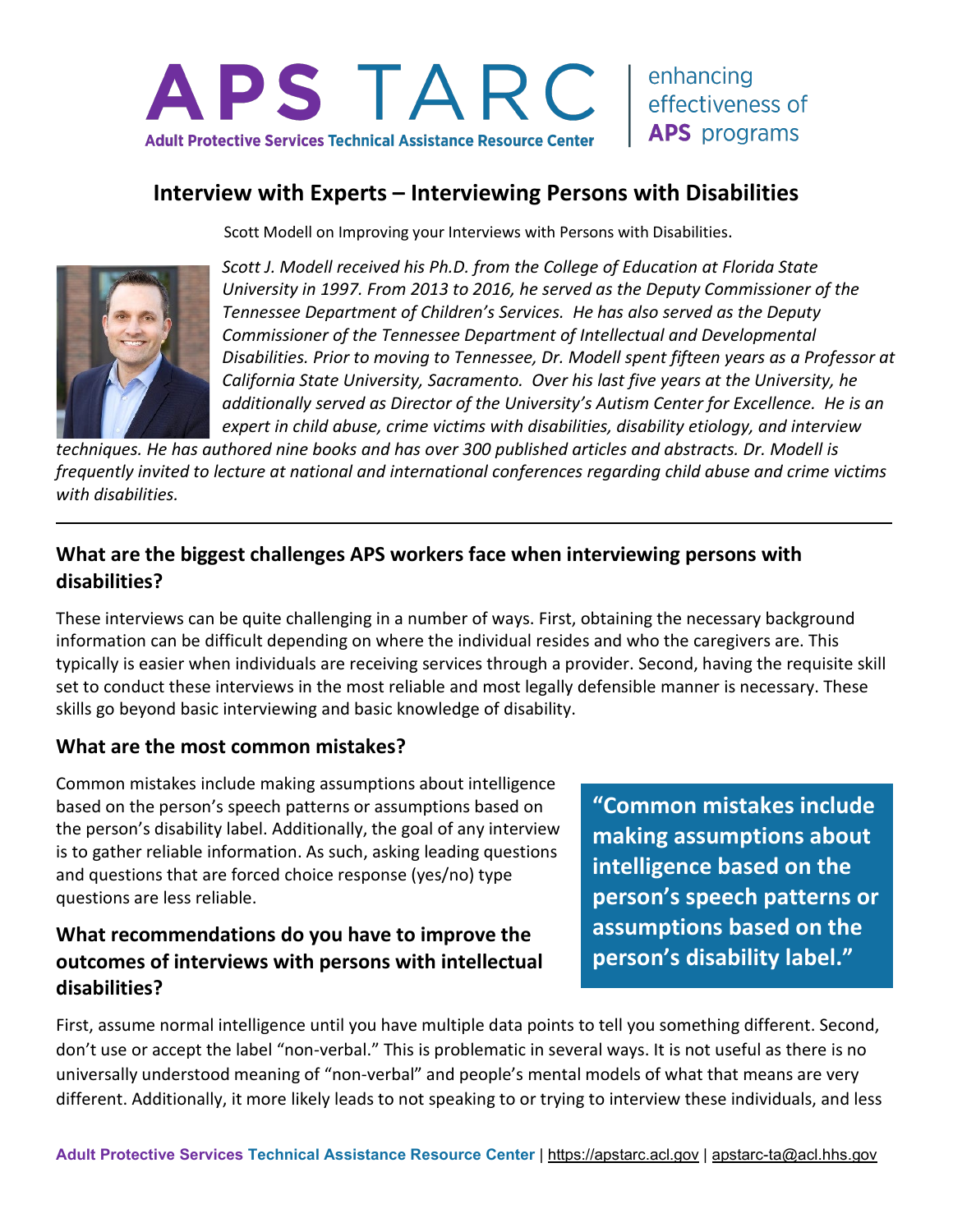# APS TARC **Adult Protective Services Technical Assistance Resource Center**

enhancing effectiveness of **APS** programs

likely to go down a prosecutorial route if a crime has been committed. Third, get trained in forensic interviewing from one of the nationally recognized models. Even though all forensic interview protocols, with the exception of Project FIND (Forensic Interviewing Individuals with Disabilities), are geared toward children, it is still recommended to get trained. Fourth, conduct peer reviews of your interviews. It is the only way to improve. Lastly, if you don't have experiences working with individuals with disabilities, try to get that experience by volunteering.

#### **You recommend interviewing individuals who don't speak. How do you conduct such an interview? What tips do you have?**

I recommend at least trying to communicate with individuals who don't speak. While you won't be successful with all individuals, there are many who can report information reliably using gestures or AAC (Augmentative and Alternative Communication) devices. If an individual has a yes/no repertoire (gesture) then questions can be presented in that format in the most non-leading manner. Project FIND has a protocol for that. It would take too long to discuss here.

## **Any advice for dealing with clients with multiple disabilities, such as clients who have an intellectual and a sensory disability?**

**"I recommend at least trying to communicate with individuals who don't speak. While you won't be successful with all individuals, there are many who can report information reliably using gestures or AAC (Augmentative and Alternative Communication) devices."** 

These can be tricky. It also depends on the sensory disability. If they have a visual or auditory disability, then learning about adaptations and accommodations for those populations would be helpful. If the sensory disability is sensory processing disorder, then gathering background information on what sensory input the individual is sensitive to is important. That could be visual, auditory, tactile, olfactory and so on.

## **Are there tools/software/assistive devices and such that you recommending using to improve interviews?**

I don't recommend introducing assistive devices or creating gestures for an interview. I would argue that it would not be reliable as it assumes that person has learned the device/gesture and that they are using it reliably in real time. The reality is, it can take people a significant amount of time to learn to use adapted/assistive devices and to ensure that they are using them reliably. That should be taught outside the interview context.